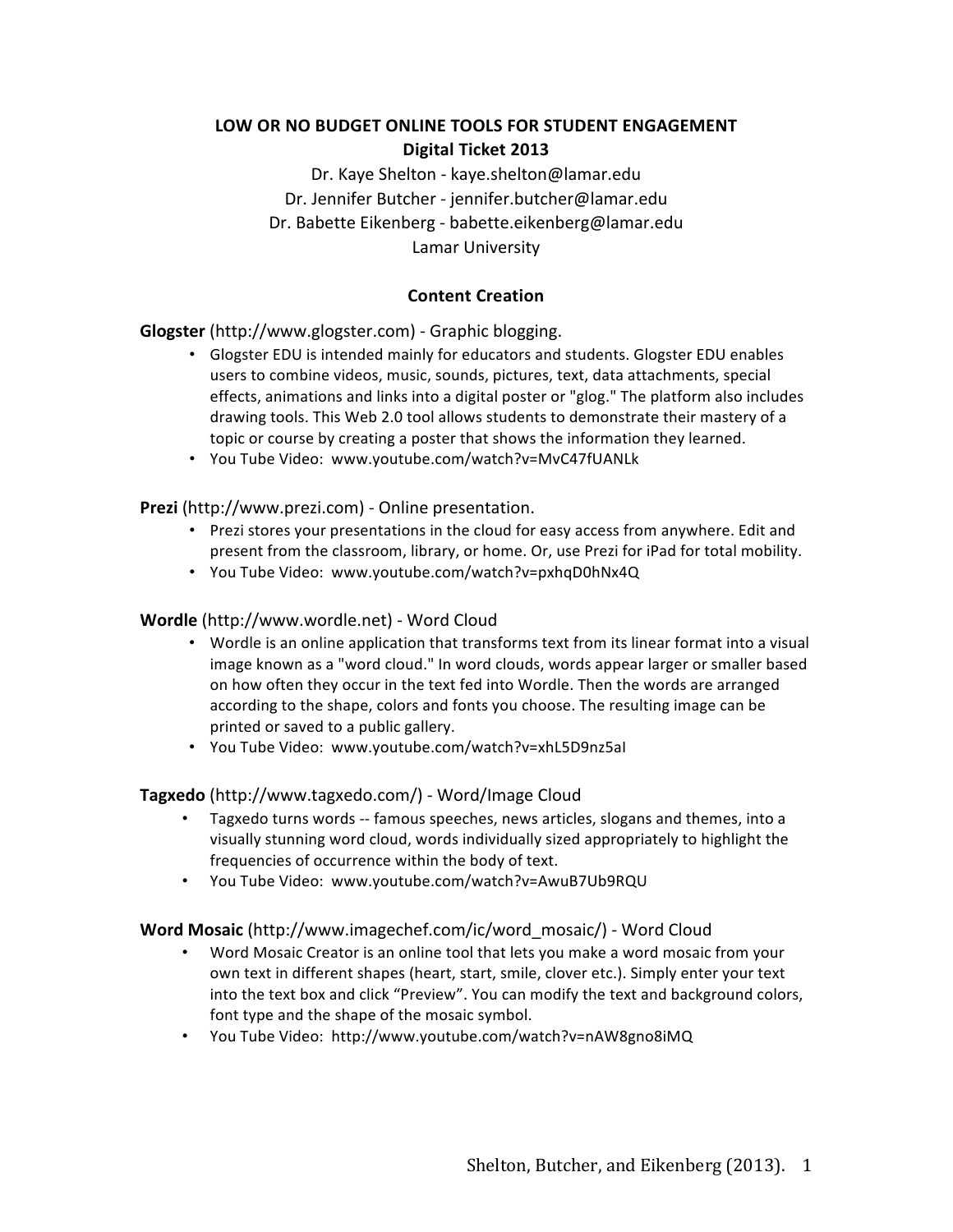**Make Your Own Comic** (http://www.makebeliefscomix.com/Comix/) - Create comic strips

- 21 Ways to use Make Beliefs Comix in the Classroom: http://www.makebeliefscomix.com/How-to-Play/Educators/
- You Tube Video: www.youtube.com/watch?v=uJu4rUQ0T74

### **Empressr** (http://www.empressr.com/) - 3D Presentation

- Empressr is the first free online storytelling tool that allows you to create, manage and share rich media presentations online. You can upload your own media such as video, audio, images and animations to your Empressr media library, import them directly from other sites like Flickr, Google, Yahoo and Photobucket or link to digital sites from around the web.
- You Tube Video: www.youtube.com/watch?v=N6rMT9mMkSE

### **Gliffy** (http://www.gliffy.com/) – Online diagram software

- Create Great Looking Diagrams Free!
- Professional-quality flowcharts, diagrams, floor plans, technical drawings and more. Gliffy works directly in your browser.
- You Tube Video: http://www.youtube.com/watch?v=hAKzqL8qqiQ

### **Weebly** (http://www.weebly.com) - Collaborative content building

- You Tube Video: www.youtube.com/watch?v=18JiQn\_FWBU How Weebly Works
	- Everything you need to start a high-quality web-site plan
	- Weebly helps you think through your site
	- Learn how to organize your information
	- Get ideas and inspiration from others

#### Create

- Choose from hundreds of modern themes
- Layout pages with ready-made building blocks
- Customize your design to find the right look

#### Publish

- Publish your site in a single click
- Use your own domain or a free Weebly address
- Your site works on computers, phones & tablets

Grow

- Track your success from the stats dashboard
- Weebly makes sure search engines can find you
- Get tips to help your site be highly ranked

### **Edmodo** (https://www.edmodo.com/) - Store class resources on site

- You Tube Video: www.youtube.com/watch?v=nHtwgZEHzNs
- Edmodo is designed to get students excited about learning in a familiar environment. On Edmodo, professors can continue classroom discussions online and give polls to check for student understanding.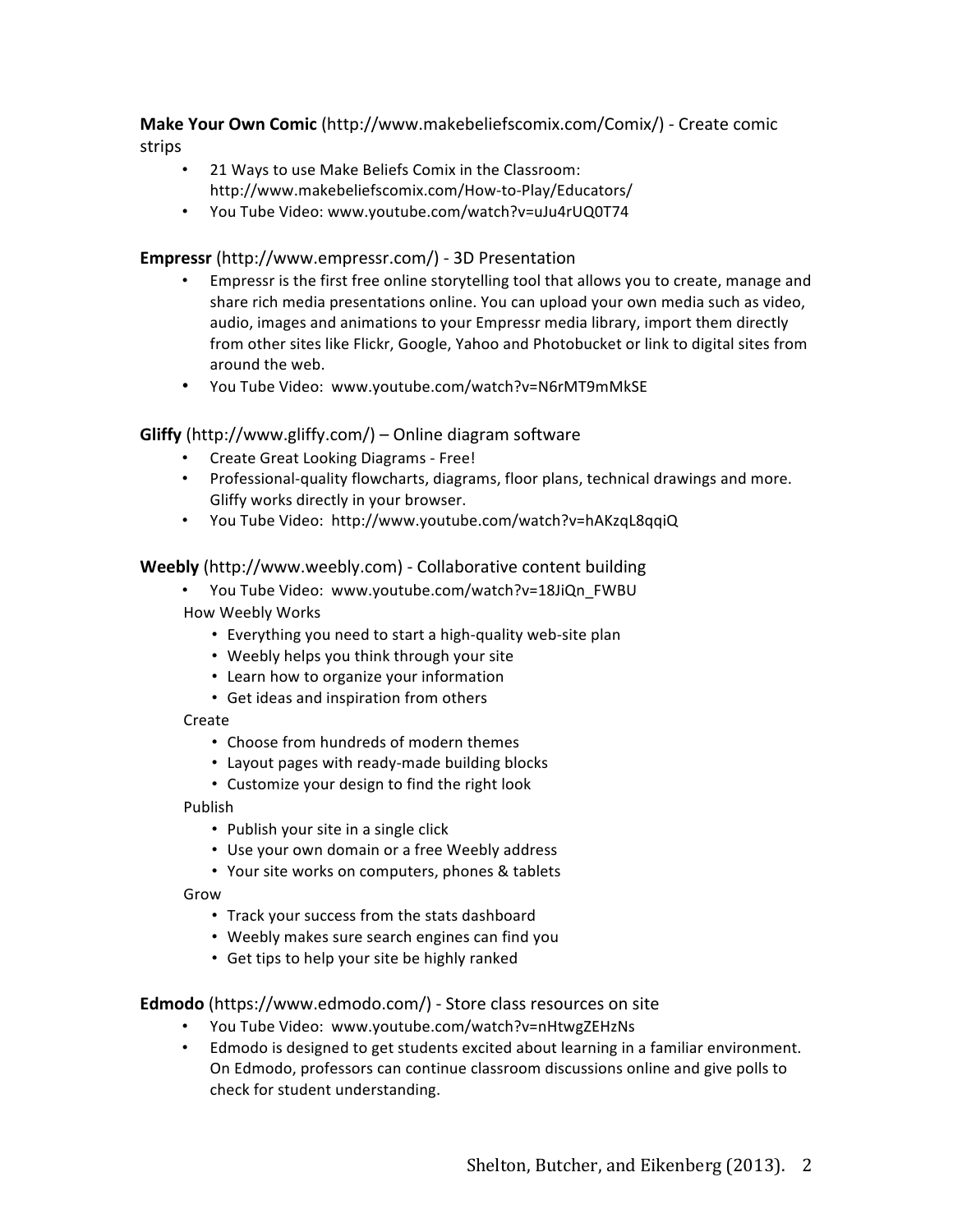• Educators are finding creative ways to support student learning by using Edmodo as a place to post and critique one another's literature analysis, collaborate with their peers, and post creative writing for an audience. In early December 2012, Edmodo underwent a style revamp. It now includes easier browsing, emoticon responses to assignments, and the addition of two apps, a photo editor and SchoolTube, an educational video site.

### **Xtranormal** (http://www.xtranormal.com/) - 3D animated movies

- Xtranormal is a digital entertainment company that produces do-it-yourself animation software for the web and desktop and turns words from a script into an animated movie using text-to-speech and animation technologies.
- In 2011, Xtranormal launched a learning initiative called Xtranormal for Education. This program aims to empower teachers and professors and students by giving them a new away to express themselves in the classroom. Professors/Teachers can create and grade animation-based assignments directly from their web browsers. Xtranormal for Education has been implemented in  $K-12$ , university and special needs classes all over the world.
- You Tube Video: www.youtube.com/user/xtranormal

### **Jeopardylabs.com** (https://jeopardylabs.com/) - Jeopardy game

- JeopardyLabs allows you to create a customized jeopardy template without PowerPoint. The games you make can be played online from anywhere in the world. To build your own jeopardy template, just use the simple editor to get your game up and running.
- You can browse jeopardy templates created by other people instead of creating your own.
- FAQ's: https://jeopardylabs.com/about/
- You Tube Video: www.youtube.com/watch?v=xo0BV6lmhJI

### **StudyBlue** (http://www.studyblue.com/teachers/) - Digital flashcards

- StudyBlue is the online studying platform for high school and college students. The website allows users to upload class study materials, create electronic flashcards to study and share with others, practice quizzes, and more. StudyBlue allows students to store their notes in the cloud and connect with other students studying the same subjects. StudyBlue content can be accessed online or on mobile phone applications.
- You Tube Video: http://www.youtube.com/watch?v=XyEoqHk8UQg

### **Timetoast** (http://www.timetoast.com) - Digital timelines

Main characteristics of TimeToast:

- Users are allowed to create and design their own interactive timelines in this webpage. This can be embedded into any site so as to share it on the web.
- You can add details, photos, and links to the timeline, however TimeToast has not yet developed the feature for adding video(s).
- Anyone who has a valid email address can join Timetoast for free. You don't need to register to read other timelines but you must sign up if you want to create one or leave comments.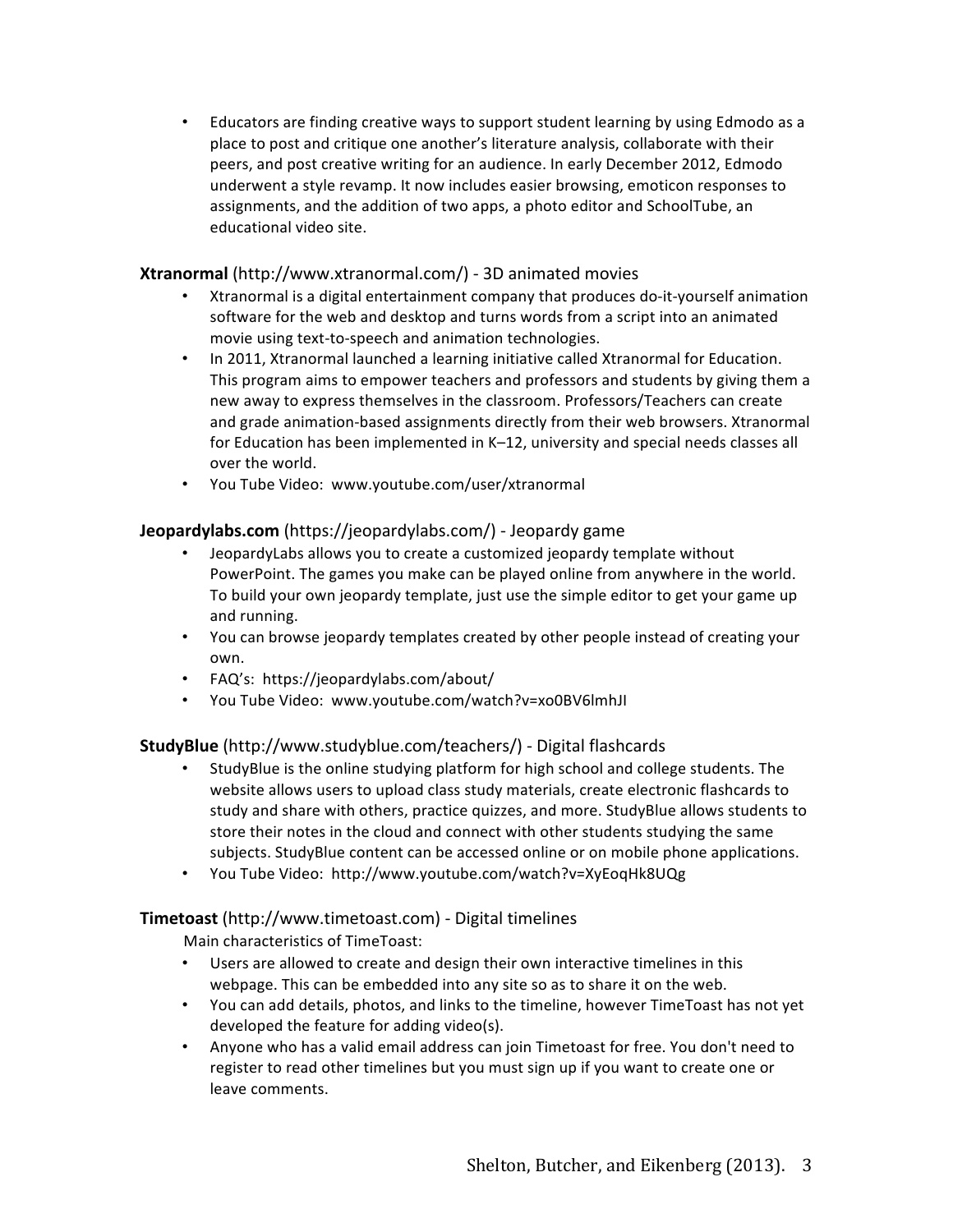- When you sign up you are sent an email to activate your account. As soon as you have activated it, it is then possible to create your first time line by adding a title, a picture, events, dates, links, and content.
- You Tube Video: www.youtube.com/watch?v=nMhl4c\_zWjM

### **Dipity** (http://www.dipity.com/) - Interactive digital timelines

- Dipity is a chronological timeline builder that takes useful information on the Internet—from social media, traditional search services, and RSS—and aggregates them in a single, easy-to-use, fun-to-navigate interface. These timelines not only cover a wide variety of history and social sciences topics (World War II, environmental disasters, popular culture, and elections), but they are also excellent for encouraging students to edit, evaluate, collaborate, and generate projects that can personalize history.
- You Tube Video: www.youtube.com/watch?v=x0wSpUYaubw

### **Multimedia**

**Jing** (http://www.techsmith.com/jing.html) - Create online screen demos

- With Jing, users have the ability to create an image from an item that appears on their desktop, such as a digital photograph, a graph created in a spreadsheet program or a map. Jing also provides the ability to make animations or videos that show users completing a series of steps useful for instructing others.
- Select any window or region that you would like to record, and Jing will capture everything that happens in that area. From simple mouse movements to a fully narrated tutorial, Jing records everything you see, and do. Jing videos are limited to five minutes for instant, focused communication.
- Jing Tutorial Site: http://www.techsmith.com/tutorial-jing.html

**SnagIt** (http://www.techsmith.com/snagit-gslp.html) - Screen capture

- Snagit is a screenshot program that captures video display and audio output.
- Take a photo of your computer screen, including long webpages.
- Create quick demo videos to share with anyone.
- Enhance images with stamps, text, and effects.
- Organize your captures with easy auto-storing and tagging features.
- Share your creations to presentations.
- You Tube Video: www.youtube.com/watch?v=rsDmuEQhRDU

### **Animoto** (http://www.animoto.com) - Video creation

- Animoto generates custom, professional-looking slideshows from user-uploaded music and photos. Their "patent-pending Cinematic Artificial Intelligence technology and high-end motion design" drives the web app. They say the Cinematic A.I. analyzes users' photos and music like an actual director and editor. For instance, to analyze music the genre, song structure, energy, rhythm, instrumentation, and vocals are all taken into consideration.
- Once completed, videos can be emailed, downloaded and embedded into other sites. The company says no two videos are ever the same.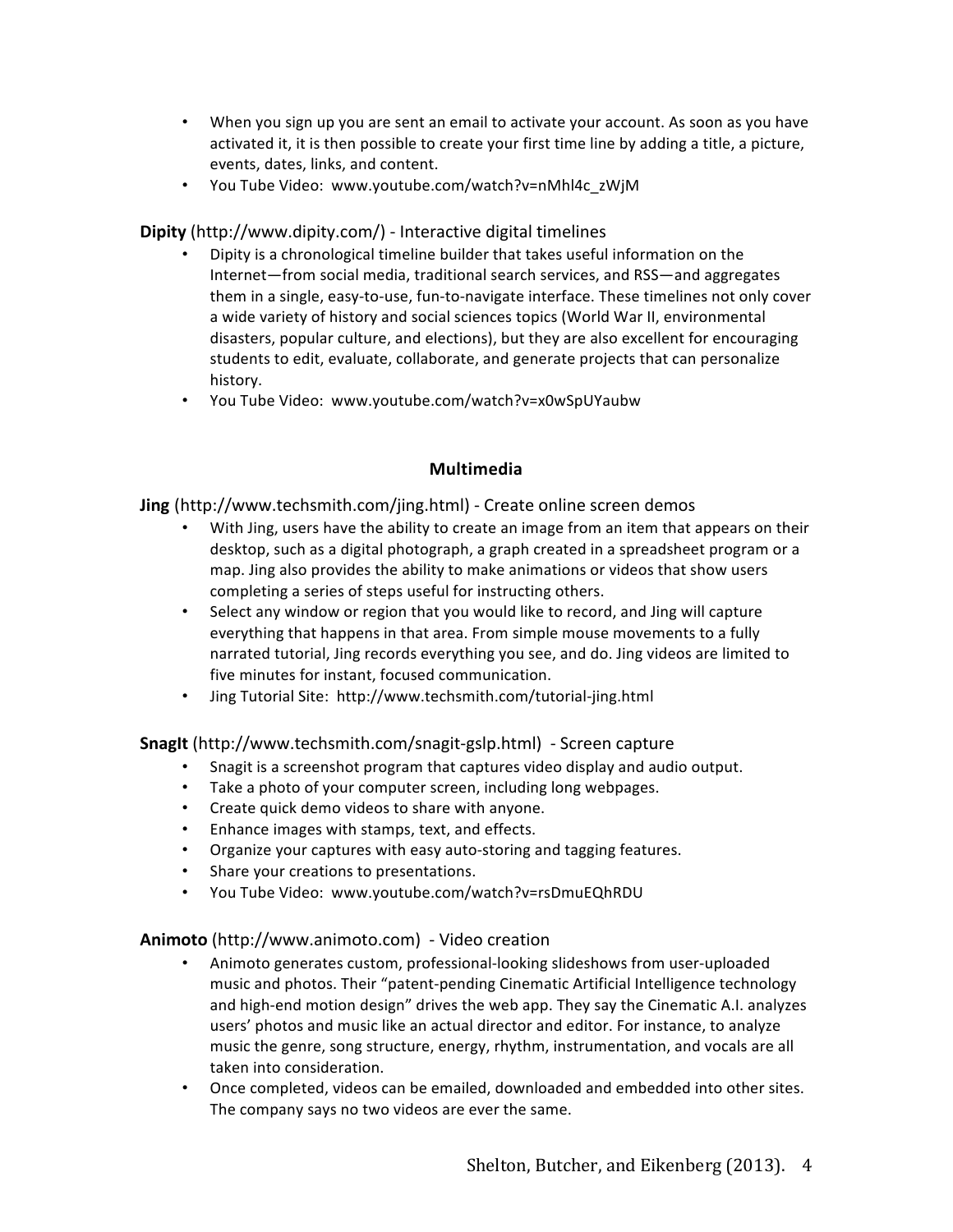### **Loopster** (http://www.loopster.com/) - Video editing

- Loopster website allows users to easily upload, edit, and most importantly share their videos with their existing social networks.
- Most people that currently edit their videos do so using video editing software installed on their computer. This software is generally very complicated to use and has a steep learning curve. The result is that most people simply don't edit their videos at all. The solution is Loopster.com. People with little or no video editing experience can easily edit and share videos. Users do not have to download or install any software to edit their videos. Most importantly, users can then export their videos directly to YouTube or Facebook with a single click.
- You Tube Video: http://www.youtube.com/watch?v=owvV8cYWdRc

### **Voki** (http://www.voki.com) - Speaking avatar

- Voki is an application that lets you create personalized avatars to use on your wikis, blogs or websites. You can also e-mail these wonderful characters. This free web 2.0 tool is a great way to motivate learners of any age, because they are very interactive and provide various options for students to customize them. It's a great way to improve your students' speaking and listening skills in an engaging and innovative way.
- You Tube Video: http://www.youtube.com/watch?v=pZwQTm\_5s6Q

#### **Audacity** (http://audacity.sourceforge.net/) - Audio recording and editing

Audacity is a free, easy-to-use and multilingual audio editor and recorder for Windows, Mac OS X, You can use Audacity to:

- Record live audio.
- Convert tapes and records into digital recordings or CDs.
- Edit MP3, WAV or AIFF sound files.
- Cut, copy, splice or mix sounds together.
- Change the speed or pitch of a recording.
- You Tube Video: www.youtube.com/watch?v=DABW9IxapzI

**Audioboo.fm** (http://audioboo.fm) - Recording audio for web

- It's fantastic for many things: interviews for your website, wonderful ambient sounds, music you've made, your children growing up, even a full-on radio show. You can use it for reporting, storytelling, education, as an online dictaphone, or just to let friends know what you're up to. Audioboo works on ios, android and nokia devices or via the web, and soon blackberry and windows 8.
- Quick Tour of Audioboo.fm: http://audioboo.fm/about/audioboo

#### **Vocaroo** (http://vocaroo.com) - Audio feedback/recording

- Vocaroo is an easy, free service that teachers and students can use to create audio recordings for use in slide shows or in blogs and websites. Vocaroo can also be used to embed audio recordings into Google Earth place marks.
- Demonstration Video: http://www.teachertrainingvideos.com/vocaroo1/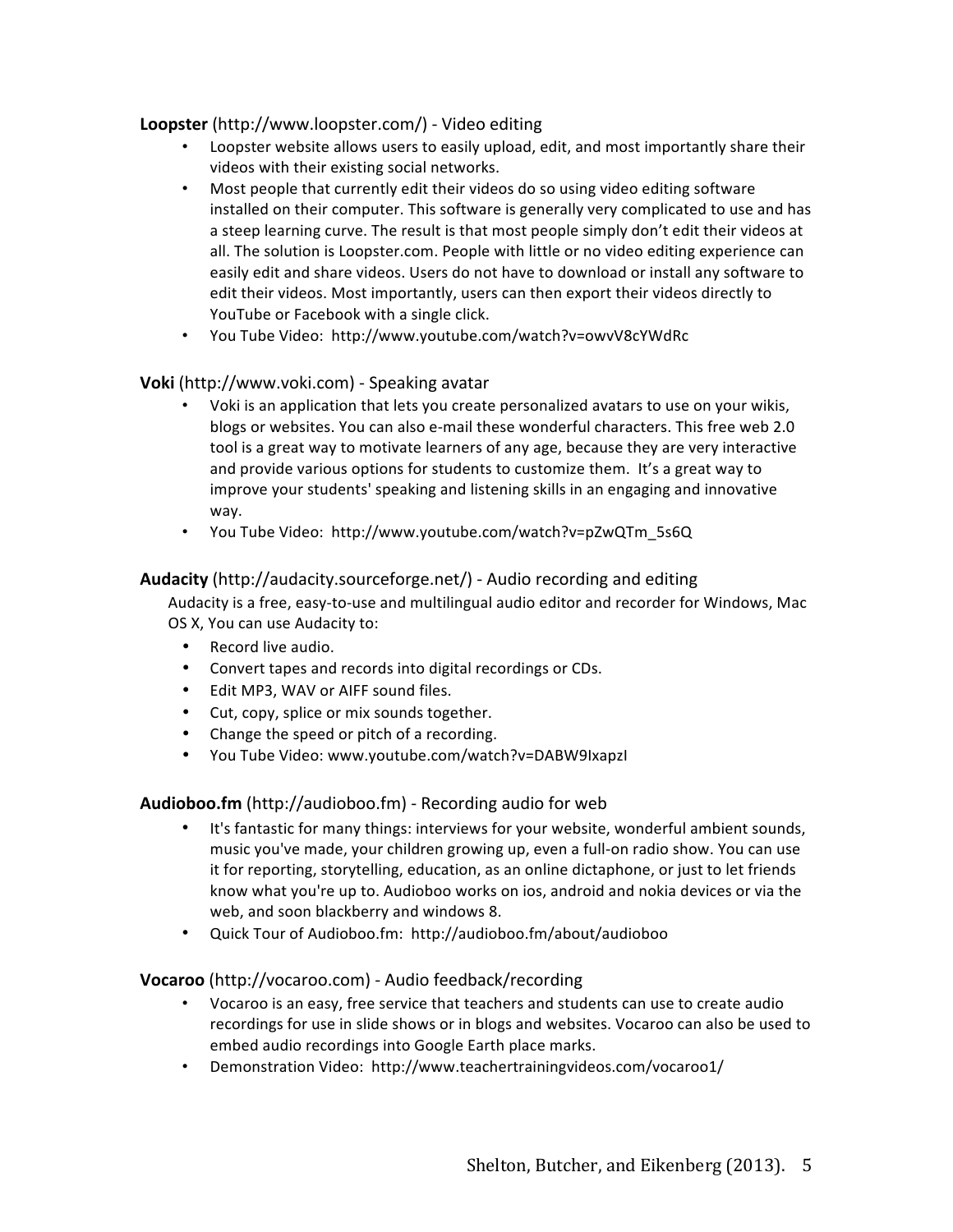### **Collaboration**

### **Join.me** (https://join.me/) - Screen share and conference

- join.me combines instant screen sharing and powerful meeting tools in an app that anyone can use to present, train, demo or for meet or concept plan. join.me is designed to be intuitive and accessible, providing features that you'll use every day for everything from show-and-tell to formal presentations. The free version allows:
	- $\checkmark$  up to 10 meeting participants
	- $\checkmark$  screen sharing
	- $\checkmark$  internet calling
	- $\checkmark$  share control
	- $\checkmark$  multi-monitor
	- $\checkmark$  chat
	- $\checkmark$  send files
	- $\checkmark$  viewer: iPad/iPhone or Android

#### **Yugma** (https://www.yugma.com/) - Online conferencing

- Yugma is a free web collaboration service that enables people to instantly connect over the Internet to communicate and share content and ideas using any application or software. Whether you are using Windows, Mac or Linux computer, you can connect on-demand and real-time with co-workers, clients, friends and family. For chat sessions of over 20 people, users can sign up and pay for the Premium version of Yugma. Yugma also provides users with the ability to embed Yugma widgets in their websites so chats can be initiated from the site, and it also has a Yugma Skype edition.
- Yugma Tutorial: www.yugma.com/support/tutorials/first\_start.html
- Yugma Tutorial: https://www.yugma.com/support/tutorials/first\_join.html

#### **Todaysmeet** (http://todaysmeet.com/) - Live audience feedback

- Todays Meet is similar to Twitter or Edmodo, as it gets students chatting, using a 140character limit and an easy-to-use interface. Todays Meet is a backchannel, which helps professors/teachers conduct online discussions, while channeling the results onto one web page or an Interactive White Board. Students can get to Todays Meet with the click of a mouse, if the instructor provides a link on a classroom blog or classroom web site. Once there, students login to Todays Meet simply by typing their name and clicking Join. No accounts or passwords are needed for instructors or students to use Todays Meet. Ease of use is one of Todays Meet's best features. When students and instructors want to speak, they type in a short sentence or two and click Say. Students or instructors using Twitter can join a Todays Meet conversation, as long as they have the twitter hashtag the teacher has set up.
- Tutorial for Today's Meet: http://learnitin5.com/Todays-Meet

#### **Poll Everywhere** (www.polleverywhere.com/) - Live polling

- Poll Everywhere replaces expensive proprietary audience response hardware with standard web technology. It's the easiest way to gather live responses in any venue: conferences, presentations, classrooms, radio,  $TV$ , print  $-$  anywhere.
- Poll Everywhere Tutorial: http://fcpe.adelphi.edu/services/workshop/polleverywhere\_tutorial.pdf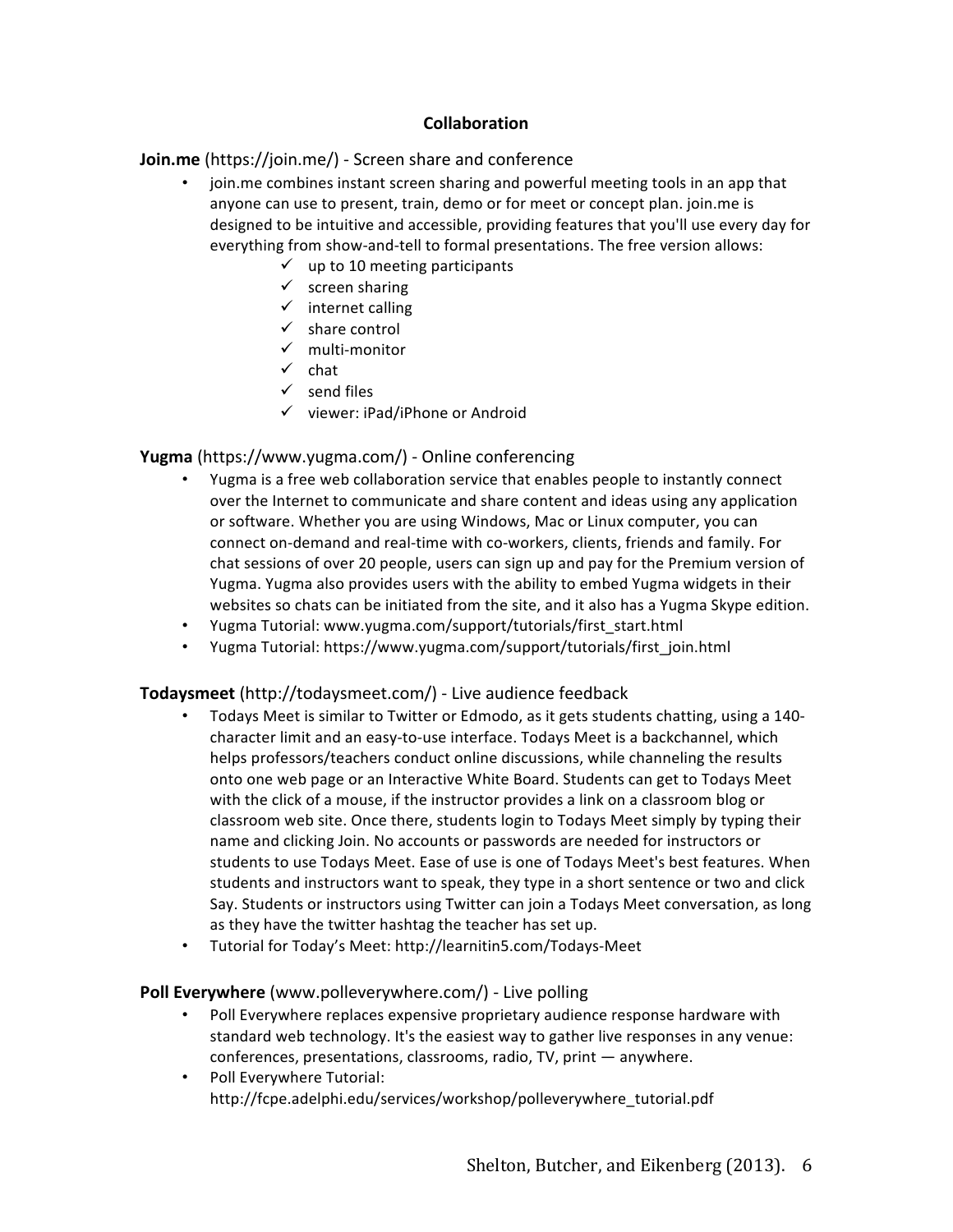**Wiffiti** (http://wiffiti.locamoda.com/) - Twitter message board

- Wiffiti is kind of like Wallwisher for collecting and posting messages from a variety of devices. You could use Wiffiti to have a classroom full of students quickly share what they know about a topic or ask questions about material from class. You could also use Wiffiti to have students vote on a question. Give the class a question, have them submit their responses, then eliminate all but the most popular three and vote again.
- You Tube Video: www.youtube.com/watch?v=fcNQkTOeABc

# **Student Use**

**Freemind** (http://freemind.sourceforge.net/wiki/index.php/Main\_Page**)** – Mind mapping

- FreeMind is a free mind mapping application written in Java. It provides extensive export capabilities. It runs on Microsoft Windows, Linux and Mac OS X via the Java Runtime Environment.
- As with other mind mapping software packages, FreeMind allows the user to edit a hierarchical set of ideas around a central concept. The non-linear approach assists in brainstorming new outlines and projects as ideas are added around the mind map. As a Java application, FreeMind is portable across multiple platforms and retains the same user interface, causing some amount of variation from the common interface on each platform. Mac users may notice the most difference from their traditional user interface, but a MacWorld reviewer says the software's features should still appeal to the segment of users who accept function over form.
- You Tube Video: www.youtube.com/watch?v=grut\_2cardM

### **Popplet** (http://popplet.com/) - Collaborative mind mapping

- Popplet is a tool that allows users to visualize ideas. Instructors and students can create graphic organizers, timelines, and many other forms of visual organization. Popplet's strength as a collaborative brainstorming tool, however, should not lead instructors to overlook its usefulness as an effective presentation tool.
- Step-by-step Instructions for Using Popplet in the Classroom: darceynoska.weebly.com/uploads/1/0/4/7/10473613/howtous.

### **Bubbl.us** (http://bubbl.us) – Brainstorming

- Bubbl.us is a Web 2.0 tool that enables users to create mind mapping and brainstorming diagrams online. To begin, the main topic/concept is entered in to the parent bubble. Then ideas and thoughts are recorded in colorful text bubbles linked to the parent bubble. Users continue to add text bubbles, which are color coded according to hierarchy.
- The site is simple and easy to use a great addition to your list of teacher resources! The application is Flash-based so the latest Flash viewer needs to be installed.
- You Tube Video: www.youtube.com/watch?v=AllXU\_3nktU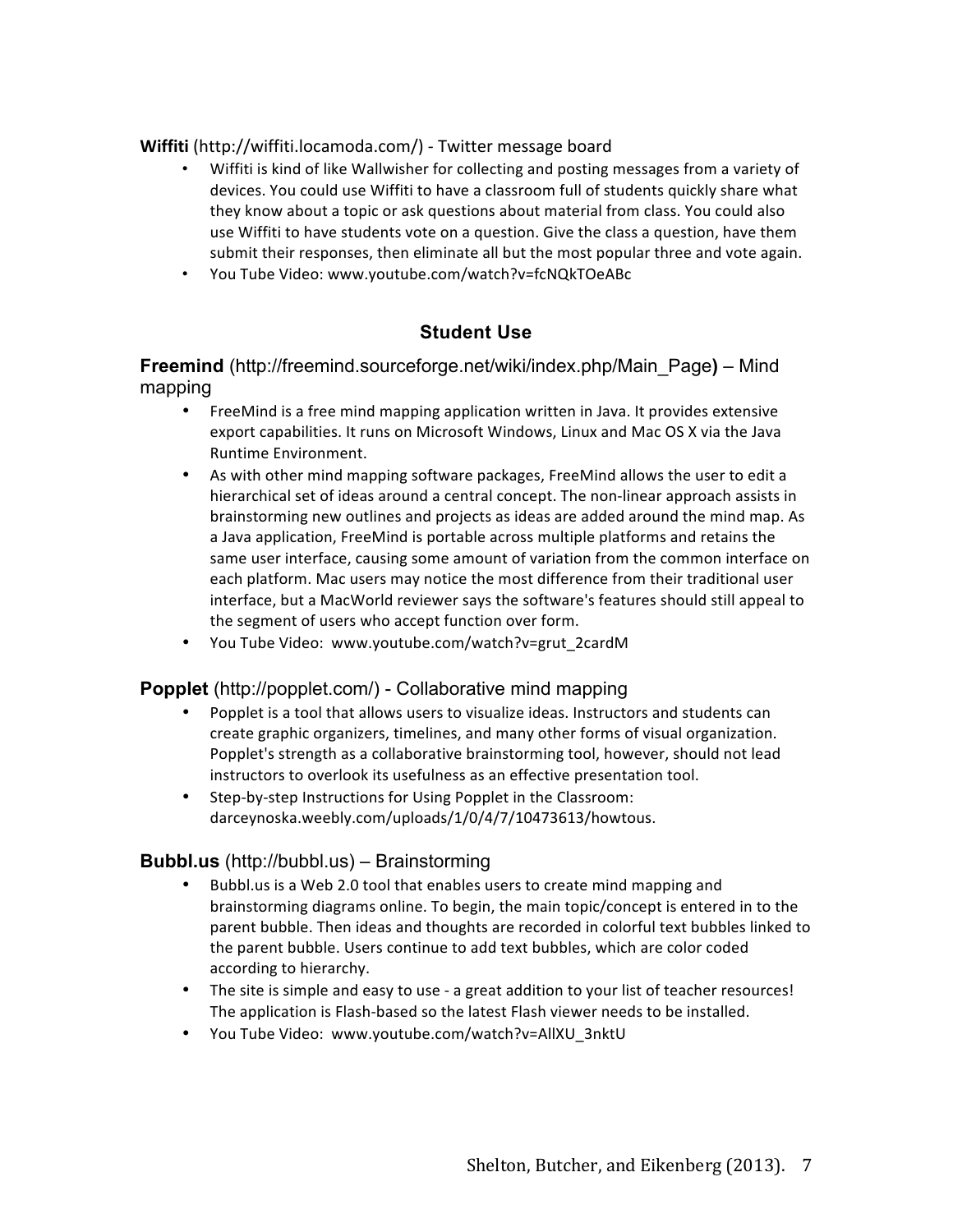# **Voicethread** (http://voicethread.com/) - Voice-enabled online discussions

- VoiceThread is a cloud application, so there is no software to install. The only system requirement is an up-to-date version of Adobe Flash. VoiceThread will work in any modern web browser and on almost any Internet connection.
- Upload, share and discuss documents, presentations, images, audio files and videos. Over 50 different types of media can be used.
- Comment on VoiceThread slides using one of five powerful commenting options: microphone, webcam, text, phone, and audio-file upload.
- Keep a VoiceThread private, share it with specific people, or open it up to the entire world.
- You Tube Video: www.youtube.com/watch?v=1--CdU4pljg

# **Essay Map**

(http://www.readwritethink.org/files/resources/interactives/essaymap/) - Online essay mapping

• Expository writing can be challenging for students, yet it is an important skill for them to develop and eventually master. Often, the most difficult aspects of writing an essay are getting started and maintaining an organized focus while drafting the essay. This Essay Map helps students with those challenges by providing them with an organized format that will help them generate and outline their ideas. When you introduce this graphic organizer to your students, model its use by creating an essay of a topic that is very familiar to students. Using a projector so students can watch, fill in the Essay Map as you brainstorm ideas. Then, show students how to use your completed Essay Map to generate a rough draft of an essay.

### **Capzles** (http://www.capzles.com/) – Multimedia storylines (photos, video/audio)

- Capzles is an interactive timeline maker. With Capzles, teachers and students can add photos, videos, audio, and text to their timeline. Themes, colors, backgrounds, and background music can be added to the timeline making it unique and personalized. Capzles also provides options when sharing your Capzle, It can be private with a specific list of who can view the Capzle or made public for the world to see.
- Capzle's Features:
	- $\checkmark$  Combine multimedia content into an easy to view timeline called a Capzle
	- Ability to add "moments" consisting of video clips, images, sound clips or text
	- $\checkmark$  Ability to share Capzles on the site or by sending links or invitations via email
	- $\checkmark$  Social networking aspects such as Friends, messaging, and sharing of content
	- $\checkmark$  Content creation tools very easy to use
	- $\checkmark$  Site is very well designed and easy to navigate
- You Tube Video: www.youtube.com/watch?v=hR\_21MeVeqQ

### **Storify** (https://storify.com/) - Multimedia story creation

- Storify offers a unique approach to storytelling on the web. Social media has become a very popular way to spread information. Storify allows users to take the content found in their social networks and put it together into one coherent story. Moving photographs, touching videos and attention grabbing headlines can all be brought together to tell a story about anything.
- You Tube Video: www.youtube.com/watch?v=oEPZiUEQuoc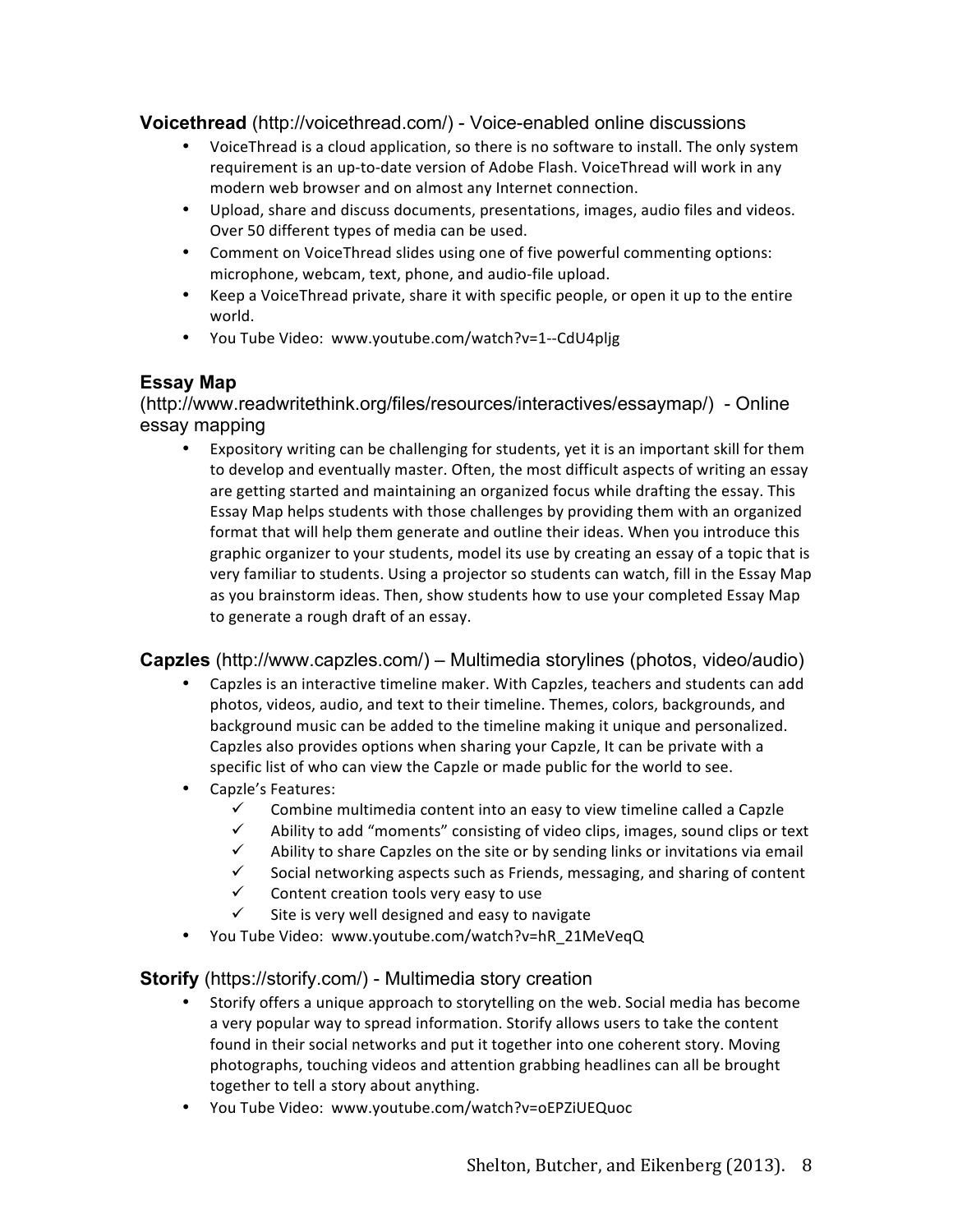# **Issuu** (http://issuu.com/) - Online publishing

- Publish and share your publications for free and embed on websites, blogs, and social networks.
- You Tube Video: www.youtube.com/watch?v=hWZuOS69Aw0
- You Tube Video: www.youtube.com/watch?v=EtwJYoP\_Lp4

# **Paper.li** (http://paper.li/) - Online newspaper creator

- The key to a great newspaper is a great newsroom. The Paper. Ii platform gives you access to an ever-expanding universe of articles, blog posts, and rich media content. Paper. Ii automatically processes more than 250 million social media posts per day, extracting & analyzing over 25 million articles. Only Paper.li lets you tap into this powerful media flow to find exactly what you need, and publish it easily on your own online newspaper.
- You Tube Video: www.youtube.com/watch?v=qTjLX1KDyFk

# **Scoop.it** (http://www.scoop.it/) - Mashable blogs

- Scoop.it is powerful–it incorporates multiple elements of familiar social media tools. It's also very flexible–the mobile app is quite functional for both iPhone and Android, and a toolbar plugin can be installed on browser windows. Scoop.it is a time-saver; educators and students will quickly grasp its value in content gathering.
- Additionally, using Scoop.it will meet multiple standards (Common Core and NETS-S) across the curriculum. Students use critical thinking skills to collect, evaluate and analyze content; identify trends from discourse; develop writing skills in original expression; and interact, communicate and publish to a global audience. Even more importantly, students practice digital citizenship and personal responsibility to lifelong learning.
- You Tube Video: www.youtube.com/watch?v=Bnr6QKKcsII

### **Content Resources**

### **Cartoon Stock** (http://www.cartoonstock.com/directory/f/free.asp) - Free cartoons

• CartoonStock is a searchable database of over 300,000 humorous and political cartoons, cartoon pictures, illustrations and animations by more than 700 of the world's best cartoonists, all available for instant licensing and download.

#### **Photovoice** (http://www.photovoice.org/shop/info/methodology-series) - Free photos

- PhotoVoice builds skills within disadvantaged and marginalized communities using innovative participatory photography and digital storytelling methods so that they have the opportunity to represent themselves and create tools for advocacy and communications to achieve positive social change.
- PhotoVoice designs and delivers tailor-made participatory photography, digital storytelling and self-advocacy projects for socially excluded groups. The approach brings together the arts, media, development and social change agendas to work with hard-to-reach groups on projects that give voice, build skills, provide platforms for advocacy and work towards sustainable change.
- You Tube Video: www.youtube.com/watch?feature=player\_embedded&v=ICTVdcvCUoU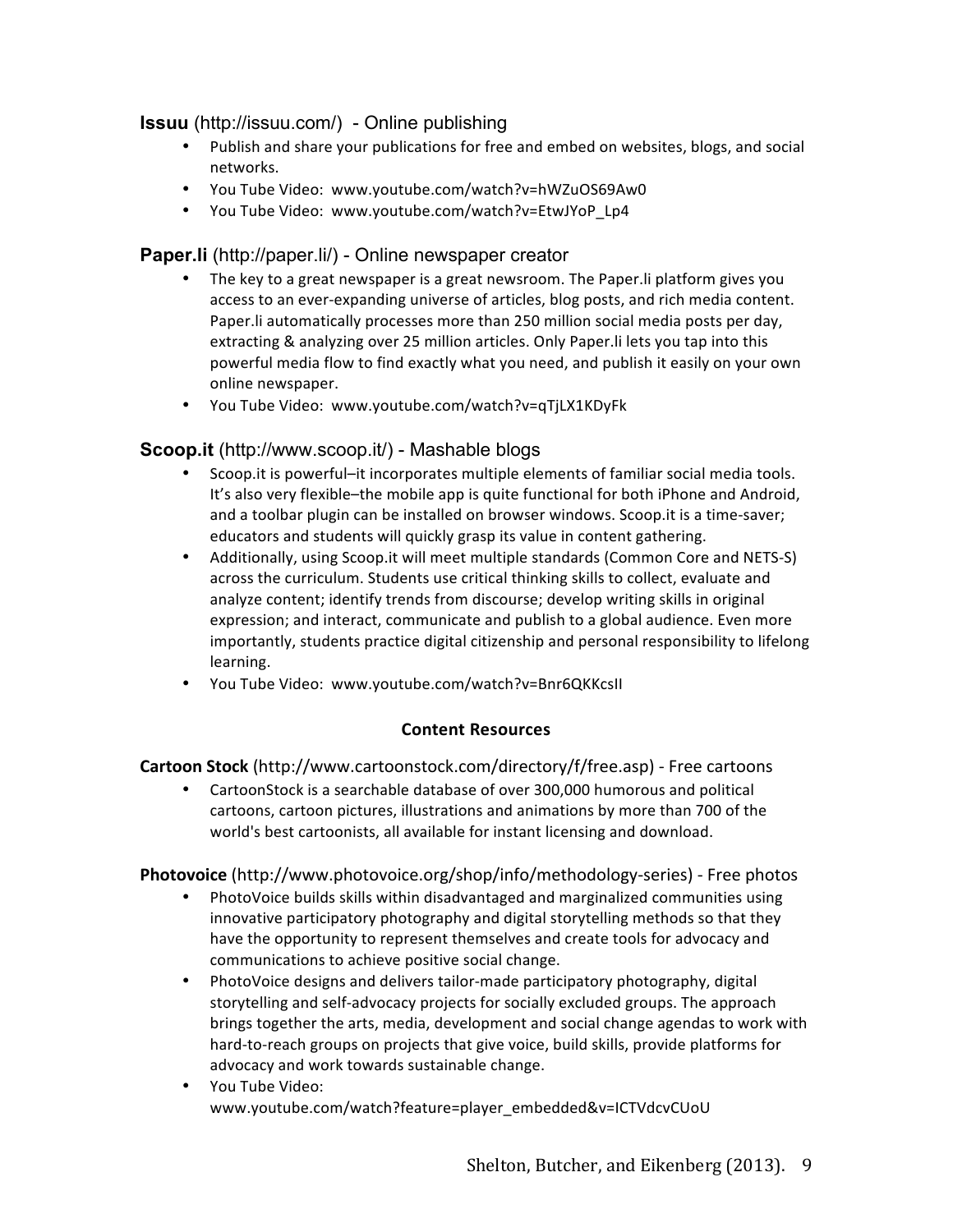### **Teacher Tube** (http://teachertube.com/) - Educational videos

- Teachers can create or share virtually any video with students.
- Students and parents can easily bookmark TeacherTube videos and locate them anytime for easy review.
- Teachers can share information about or create instructional TeacherTube videos for use in the classroom or on any computer with Internet access. Most district servers do not block TeacherTube.
- You Tube Video: www.youtube.com/watch?feature=player\_embedded&v=Ud3QOxd-f00

**Freeaudioclips.com** (http://freeaudioclips.com/) - Free audio clips

• Site is loaded with tons of wav, midi and au files for listening and downloading.

### **Learning Object Repositories**

Merlot.org (http://www.merlot.org) 

- Find peer-reviewed online teaching and learning materials
- Share advice and expertise about education with expert colleagues
- Be recognized for contributions to quality education

Wisc Online (http://www.wisc-online.com)

- Learning objects are adaptable and flexible in any place of learning.
- Learning objects can teach and remediate, and offer many different kinds of media to match the styles and paces of learners.
- Learning objects add flexibility to the teaching and learning experience. Faculty use learning objects when teaching a basic concept, applying concepts in "real world" applications, checking and testing mastery, providing simulation, or giving remedial instruction.

#### **Miscellaneous**

**Zamzar** (http://zamzar.com) - Online file conversion

• You Tube Video: www.youtube.com/watch?v=GYtSsVKVFak

**Cueprompter** (http://www.cueprompter.com/) - Computer becomes teleprompter

• You Tube Video: www.youtube.com/watch?v=oYkSp7kASPc

**Doodle** (http://doodle.com) - Group scheduling

- Simplifies scheduling
- Doodle cooperates with your calendar
- No switching between your calendar and Doodle
- Avoid conflicting bookings
- Automatically sync appointments to your calendar
- You Tube Video: www.youtube.com/watch?v=98ZpS\_tQjO4